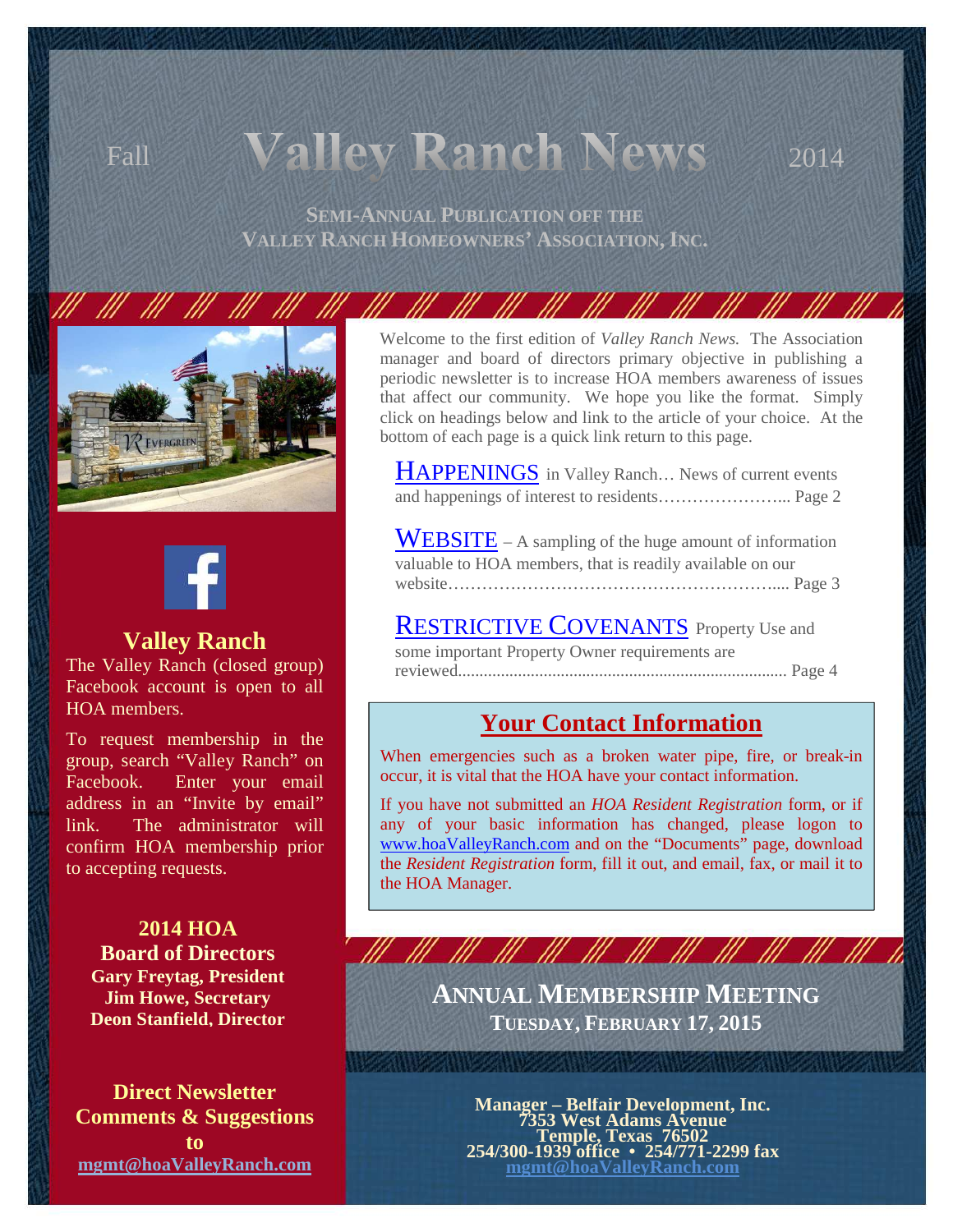$_{\rm{FAL 2014}}$  Valley Ranch News  $_{\rm{PAGE 2}}$ 

# **VALLEY RANCH HAPPENINGS**



#### **VALLEY RANCH PARK**

 City of Temple improvements have, at long last, been budgeted. The trail and other park improvements are scheduled to go out for bid in November with construction likely commencing in January.

 Belfair Development, Inc. is committed to construct the park playground during development of Valley Ranch, Phase III (West side of Dubose Rd.). Presently in the City approval process, it is anticipated Phase III and playground construction will complete next summer.

#### **STREETLIGHTS – Out or Damaged**

 Report streetlight problems to Oncor; it's easy, just go to the HOA website and on the "HOA Members" page, click on the "Streetlight Out" button to link to the Oncor website. To locate a specific streetlight, click on the blue search box (top left), enter your address and when the map opens it will depict all area street lights and all you have to do is click on a specific streetlight, "choose the problem" from the drop-down, and add comments, if you wish.

#### **Revised Dues Policy**

Effective with 2015 membership dues, payment must be made in January for the full annual dues amount… however; dues may be paid quarterly or semi-annually so long as payment is made through an automatic bank pay plan.

The purpose of this policy change is to contain management costs, and ultimately the dues rate, by reducing accounting, billing, dues payment handling, and collection efforts.

Members wishing to pay quarterly or semi-annually may download information and forms from the HOA website www.hoaValleyRanch.com. Go to the "HOA Members" page, click on the "Pay Dues" button, then on the "Automatic Bank Pay" button.

Download and fill out the forms, follow instructions, and deliver or mail to the address on the Instructions Page.

#### **CONSTRUCTION AREAS**

 Construction activity is on the upswing, bringing with it, expected construction site hazards. With many "opportunities" for injury, residents are asked to avoid construction areas, at all times, and to counsel with children about the dangers.

 While construction represents progress, it can at times be unpleasant. Contractors have been asked to drive slowly and cautiously, however if speeding or careless driving is observed, please quickly report specifics to the manager.



*Pass the Word… "Valley Ranch is the Best Place to Live in Temple!"*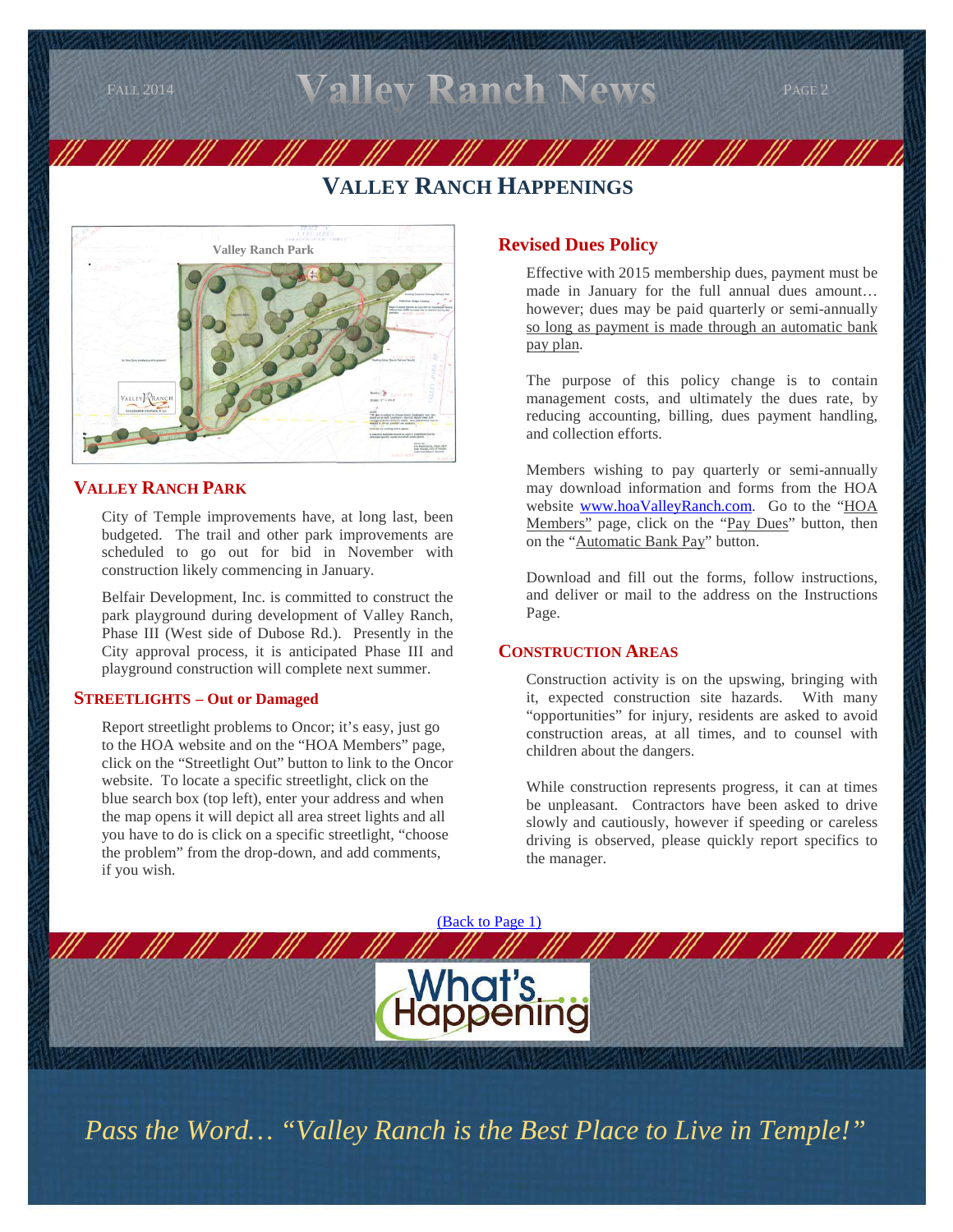$_{\text{FALL 2014}}$  Valley Ranch News  $_{\text{PAGE 3}}$ 

# Architectural Review **Members Page** Email HOA - Phone 254/777-1939 **Automatic Dues Pay Plan** [Click Here] to set up **Automatic payment of HOA dues** (It is easy and helps keep dues low) **Excerpt from "Members Page" on our website**

**The Valley Ranch website provides HOA Members and the public a wealth of information about our community.** 

**The "HOA Members" page, is restricted for member access only (password: "membersonly") and includes virtually everything you would want to know about Association affairs.** 

**Member Notices and Announcements are posted regularly through links from "News & Current Events" box on the "Home" page.** 

### **VALLEY RANCH WEBSITE – www.hoaValleyRanch.com**

Our website was developed to provide HOA members and the public a wealth of information about our community. The "HOA Members" page is password restricted for members only and includes virtually everything you might possibly need to know about Association affairs while providing unprecedented transparency.

#### **ANNOUNCEMENTS & REMINDERS**

 Official Association announcements are linked from the "News & Current Events" box on the "Home" page. Reminders and useful information are often posted here to notify members of Association meetings, HOA news, and community covenants issues.

#### **DUES & MEMBERS ACCOUNT**

 From the "HOA Members" page, you can link to the "HOA Dues" page to set up automatic dues payment. You can also click on "Member Account Inquiry" and email the managers bookkeeper with questions about your HOA account.

#### **MINUTES & FINANCIALS**

 Minutes of official Association meetings, Financial Reports, and Budgets may be accessed by clicking on the "Minutes & Financials" button from the "HOA Members" page.

#### **FORMS**

 Association forms may be downloaded including "Resident Registration" (existing members use this form to submit information changes), and "Plans Review Application" (for new construction, additions, and remodeling).

#### **GOVERNING DOCUMENTS**

 The official documents that govern operation of the Association are posted accessed through links on the "Documents" page; they include the Policy Manual, Declaration of Covenants and Restrictive Covenants, and Bylaws.

(Back to Page 1)

**CHECK OUR WEBSITE OFTEN DATE LAST REVISED IS SHOWN AT THE BOTTOM OF EACH PAGE**

# **www.hoaValleyRanch.com**